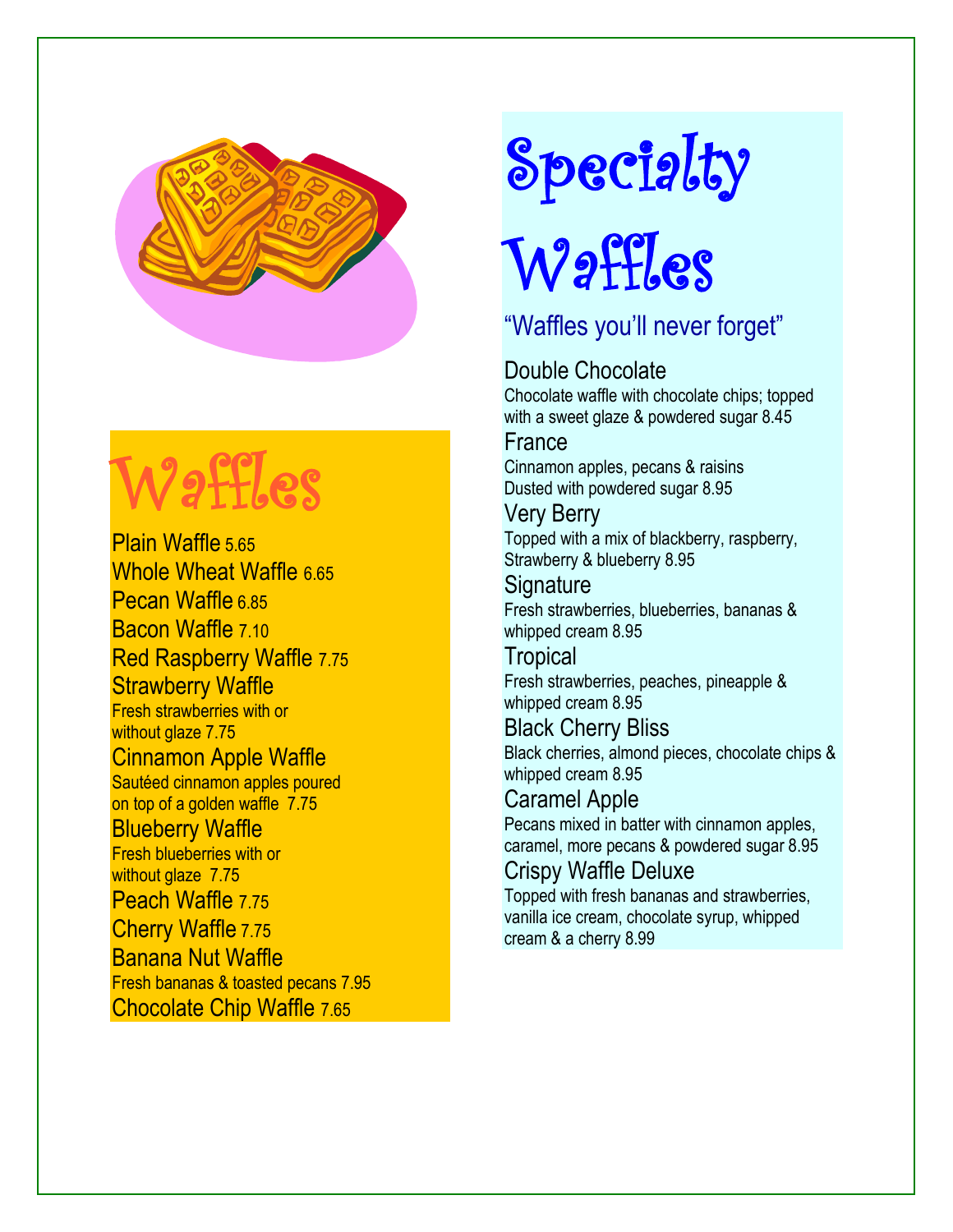## Waffle

Combo

Plain Waffle, 2 eggs, bacon or Sausage links 9.29

# Mini (4) Waffles

Plain 5.65 Whole Wheat 6.65 Assorted fruit topping Topped with strawberry, blueberry, Peach and cherry 7.75 Add 1.00 additional for whole wheat

# Carrot Cake

Waffle

Homemade cake batter with shredded carrots, chopped walnuts& raisins topped with a sweet glaze & whipped cream cheese 8.99

### Oven Baked

### Pancakes

Apple Pancake Made with fresh cinnamon apples & dusted with powdered sugar (**allow approx 55 minutes**) Small 11.15 Large 13.50

#### Caribbean Pancake

Fresh strawberries, bananas, coconut & dusted with powdered sugar (**allow approx 55 minutes**) Small 11.99 Large 13.99

#### German Pancake

Served with powdered sugar & fresh lemons (**allow approx 40 minutes**) 10.25

#### Dutch Baby

A smaller version of the German pancake (**allow approx 40 minutes**) 8.95

# Blintzes

Cheese Blintzes 5.65 Fruit Blintzes Our homemade cheese blintzes topped with your choice of Strawberry, Blueberry, Cherry, Peach, Red Raspberry or Cinnamon Apple 7.50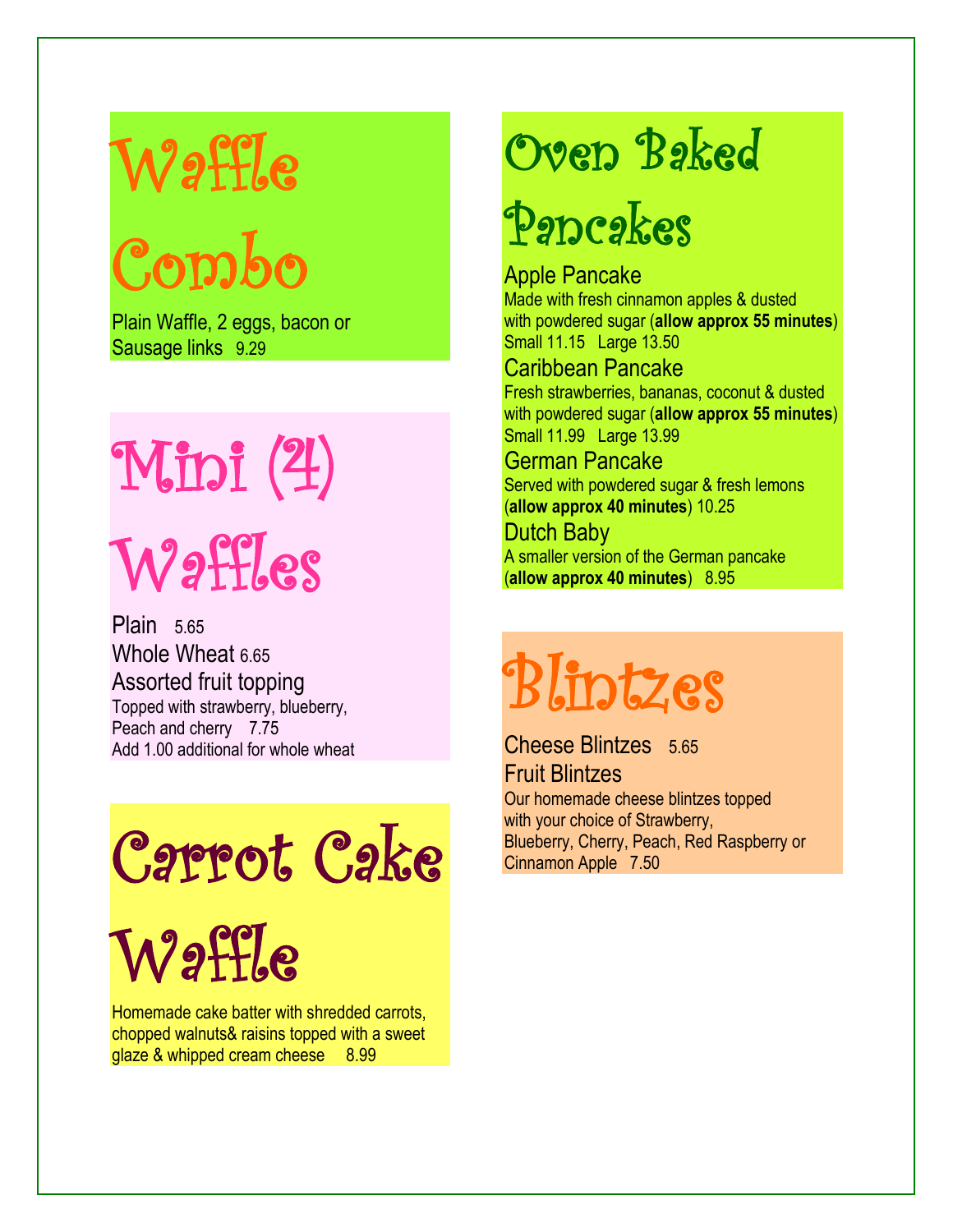## From the

# Griddle

Buttermilk Pancakes (3) 5.50 Short Stack (2) 4.50 Whole Wheat Pancakes 6.50 Pecan Pancakes 6.99 Chocolate Chip Pancakes 6.99 Pancakes with Fruit Topping Strawberry, Blueberry, Peach, Cherry, Banana, Red Raspberry or Cinnamon Apple 7.65 Silver Dollar Pancakes 5.75 Pigs N' Blanket

Sausage links wrapped inside three buttermilk pancakes 7.25

Grandma's Potato Pancakes Made with fresh potatoes and chopped onion; side of applesauce and sour cream 6.99

## Stuffed French

Toast Special

Stuffed with a sweet cheese, fresh strawberries, blueberries, bananas & pecans; topped with caramel & powdered sugar 8.99

# French

# Toast

Thin French Toast 5.45 Thick French Toast 5.65 French Toast with fruit Strawberry, Blueberry, Cherry, Peach, Banana, Red Raspberry or Cinnamon Apple 7.75 Stuffed French Toast Stuffed with a sweet cheese 6.75 Add fruit topping 1.75 French Toast Kebob Served on a skewer with fresh strawberries, Pineapple & a side of chocolate syrup 8.75 Leo's French Toast This is a favorite! Served with pecans, fresh bananas, cinnamon & brown sugar 8.75 Almond Coconut Crunch 8.85 Banana's Foster

Homemade banana walnut bread topped with banana & Banana's Foster syrup 8.95

#### Mixed Berry Cheesecake French Toast

Creamy cheesecake layered between Hawaiian bread topped with mixed berries & a strawberry glaze 8.99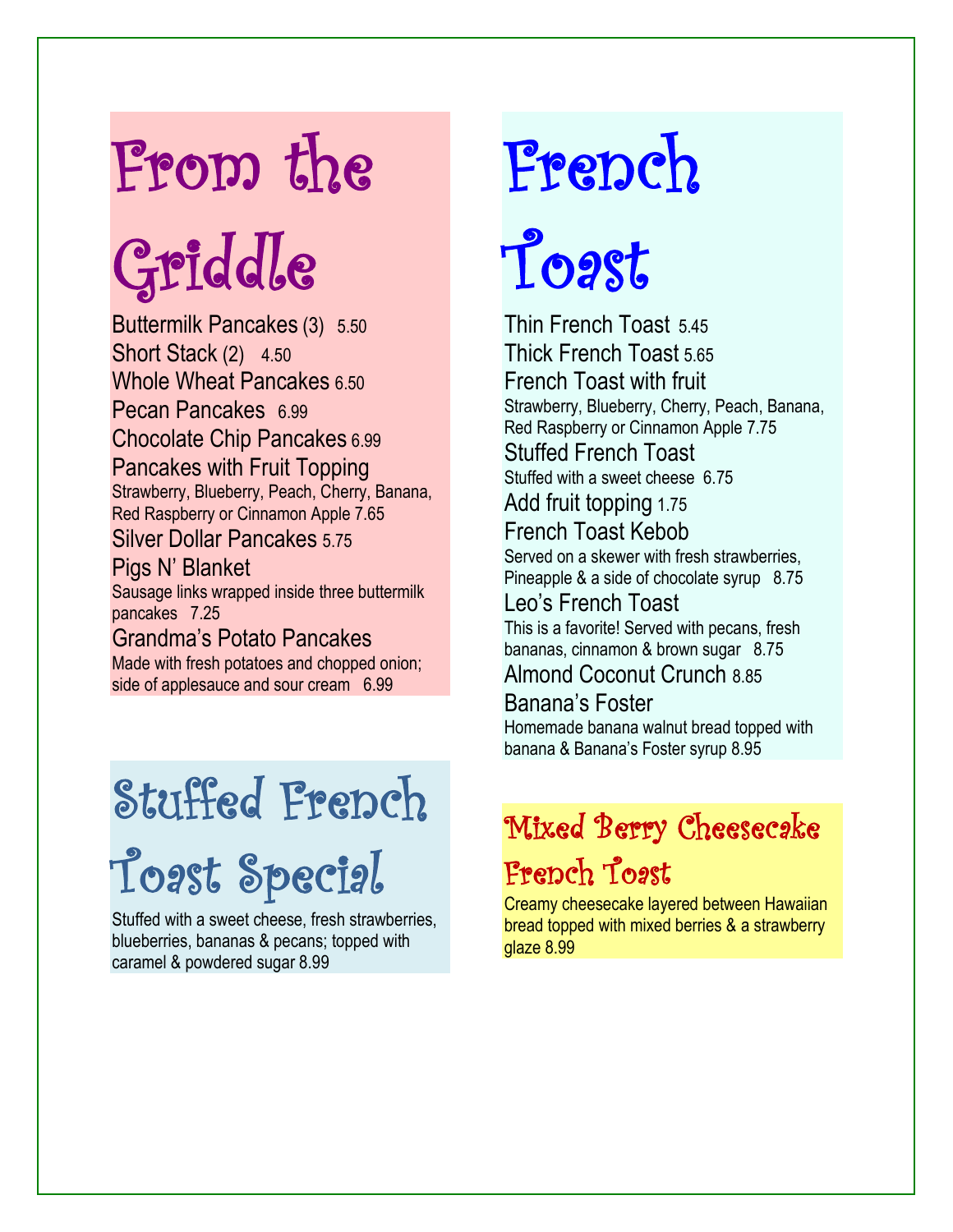### Specialty Crepes

Broccoli & Cheddar 7.99 Topped with hollandaise sauce Asparagus & Swiss 7.99 Topped with hollandaise sauce Spinach, Mozzarella & Tomato Topped with hollandaise sauce 8.99 Pineapple Coconut Fresh pineapple, coconut & sweet cheese 8.75 European Nutella chocolate, cherries & whip cream 8.95 Chocolate Delight Nutella, fresh strawberries & whip cream 8.95 **Swedish** Served with Lingonberries 8.25 Caye's Crepes Filled with fresh strawberries, bananas, sweet cheese, pecans & caramel 8.99

## Crepes

Plain Crepes 5.50 Cottage Cheese Crepes 6.99

#### Fruit Crepes

Filled with a sweet cheese and your choice of Strawberry, Cherry, Blueberry, Red Raspberry, Peach or Cinnamon Apple 7.99

#### Blueberry Festival

Crepes filled with glazed blueberries & Sour cream 8.50

#### Crepes Suzette

Glazed strawberries & sour cream 8.50

#### Peach Extravaganza

Filled with peaches & cottage cheese 8.65

Chocolate & Banana 8.95 Filled with Nutella & fresh banana

## **Benedicts**

#### **Original**

English muffin topped with Canadian bacon, poached eggs & hollandaise sauce 8.65

#### **Florentine**

English muffin topped with spinach, bacon, poached eggs & hollandaise sauce 8.99

#### Vegetarian

English muffin topped with spinach, mushroom, tomato, red pepper, poached eggs & hollandaise sauce 8.75

#### Celtic<sub>1</sub>

English muffin topped with Corn Beef Hash, poached eggs & hollandaise sauce 8.65

#### Southern Style Benedict

English muffin topped with sausage patties, scrambled eggs & biscuit gravy 8.65

#### **Potato**

Potato pancakes topped with Canadian bacon, poached eggs & hollandaise sauce 8.99

#### **Manhattan**

English muffin topped with Cappacolla, asparagus, sun-dried tomato, feta cheese, poached eggs & hollandaise sauce 9.45

#### **Grecian**

English muffin topped with gyro, feta, tomato, poached eggs & hollandaise sauce 9.15

#### Crab Cake

Crab cakes topped with tomato, poached eggs & hollandaise sauce 9.99

### Biscuits &

Gravy

Biscuits & Gravy 5.65 With two Eggs 7.15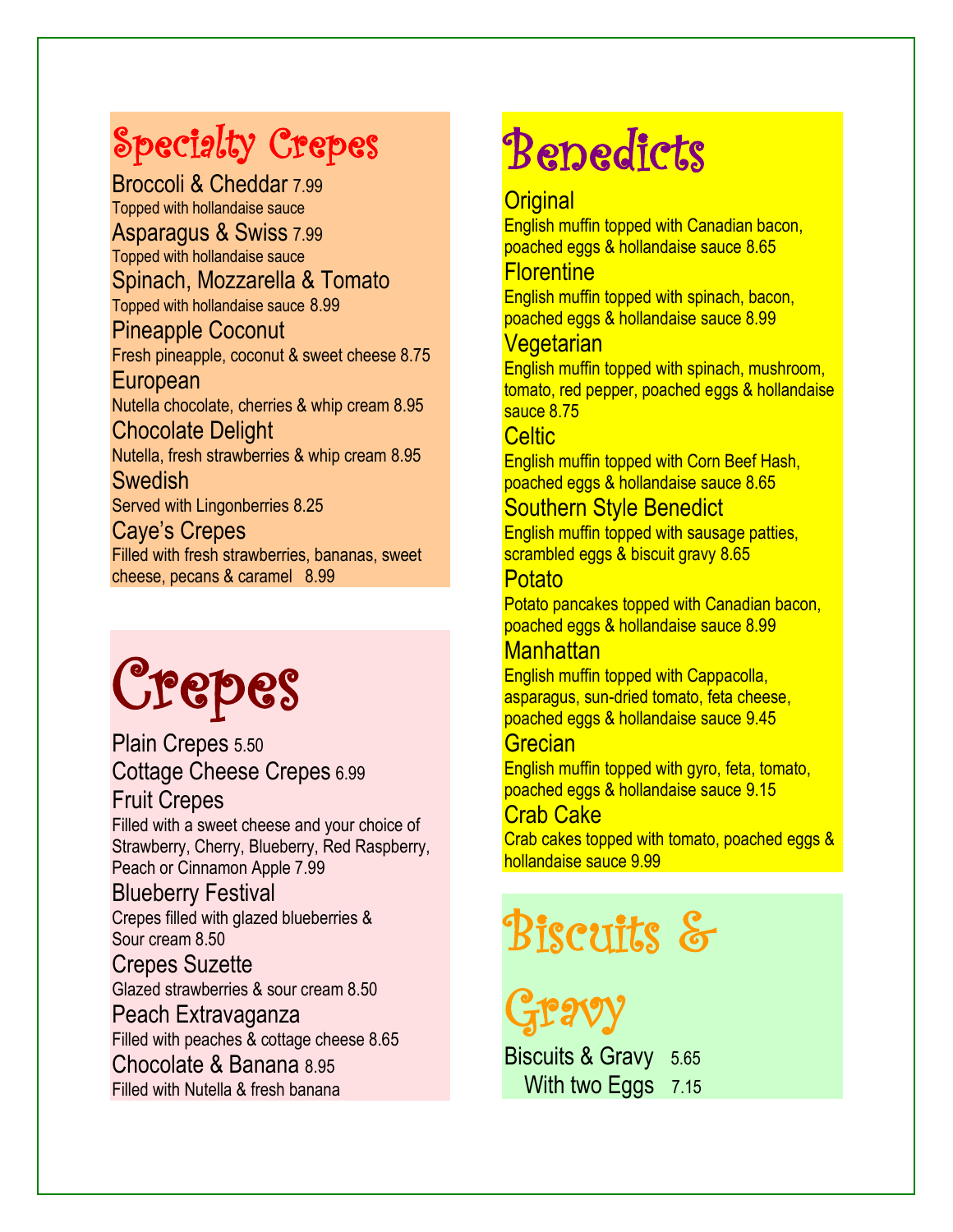## Egg

## Specialties

Served with choice of home fries (chopped onion, pepper & spice), plain hash browns, fruit or grits & pancakes or toast **\$1.10 additional charge for eggbeaters or egg whites**

#### One Egg 4.09

 With Bacon or Sausage links 5.99 With Ham 6.09 With Sausage patties 6.09 With Canadian bacon 6.09 With Turkey sausage 6.45 With Veggie sausage 6.75

#### Two Eggs 5.09 With Bacon or Sausage links 6.99 With Ham 7.09 With Sausage patties 7.09 With Canadian bacon 7.09 With Turkey sausage 7.45 With Veggie sausage 7.75

## On the Side

Bacon 3.45 Sausage Links 3.45 Sausage Patties 3.75 Ham (Off the bone) 3.75 Canadian Bacon 3.75 Turkey Sausage 3.95 Veggie Sausage 4.15 Italian Sausage 4.15 Gyro Meat (Freshly cut from the spit) 4.99 Corn Beef Hash 4.25 Chorizo 4.25

### Skillets

All skillets are layered with plain hash browns & topped with two eggs any style **\$1.10 additional charge for eggbeaters or egg whites**

#### Bacon & Onion With Monterey Jack Cheese 8.29 Ham, Onion, Mushroom & Pepper With Monterey Jack Cheese 8.99 Vegetarian Broccoli, mushroom, green pepper, onion, tomato, asparagus, Monterey Jack cheese 8.49 Steak

Chopped Skirt steak, mushroom, onion, green peppers & Monterey Jack cheese 10.99

Corn Beef Hash With Monterey Jack cheese 8.59

Gyro Gyro, onion, tomato & feta cheese 9.29

Santa Fe Chorizo, jalapenos, onion & cheddar cheese Served with salsa & sour cream 8.99

#### **Country**

Sausage, onions, green peppers, Monterey Jack cheese & country gravy 8.69

Downtown Greek Spinach, tomato, mushrooms & feta cheese 8.79

Popeye's Skillet Spinach, mushrooms, bacon & hollandaise 8.89 Gypsy Skillet

Ham, bacon, sausage & cheddar cheese 9.69 Navajo

Chopped chicken, pepper jack cheese, avocado, Green peppers, onion & salsa 9.99

Rajun Cajun Cajun chicken, red & green peppers, onion & Pepper Jack cheese 9.45

Pisano Italian sausage, green pepper, onion, mozzarella cheese & marinara sauce 9.65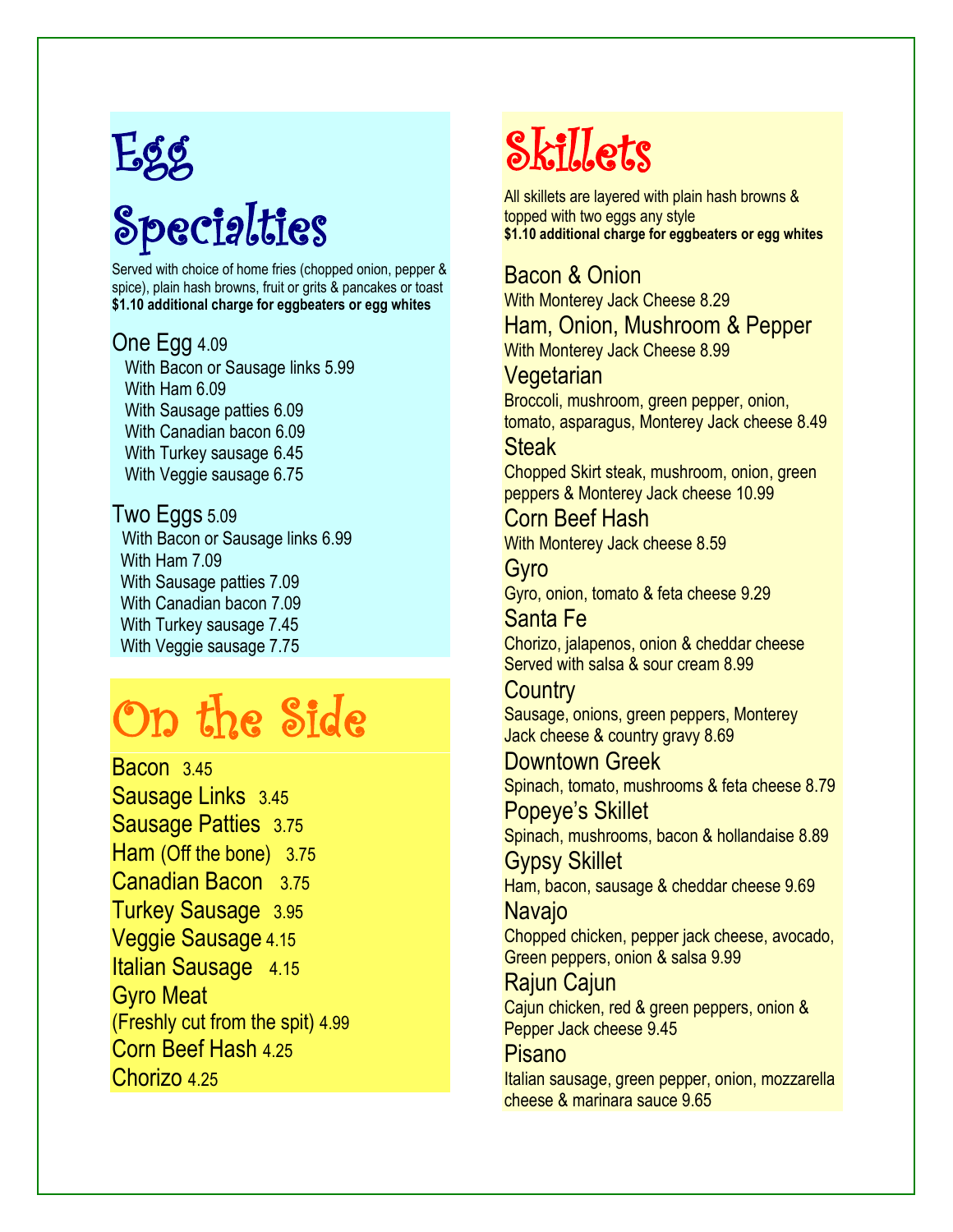## Breakfast Clubs

**Clubs are served with a complimentary size juice (No substitutes)**

**#1**: 2 pancakes, 2 eggs, 2 strips of bacon & 2 sausage links 7.99

**#2**: Slice of ham between 2 pancakes topped with 2 eggs 7.99

**#3**: 2 half slices of french toast, 2 eggs, 2 strips of bacon & 2 sausage links 7.99

**#4**:3 pancakes or 4 half slices french toast, 2 strips bacon & 2 sausage link 7.99

# Omelets

All our omelets are made with the freshest ingredients; served with your choice of home fries (chopped onions, pepper & spice), plain hash browns, fruit or grits & pancakes or toast

**\$1.10 additional charge for eggbeaters or egg whites**

Cheese Omelet 6.75 Mushroom & Cheese Omelet 7.65 Cheddar Cheese & Broccoli 7.65 Swiss Cheese & Asparagus 7.65 Spinach & Feta Cheese 8.75 Sausage & Cheese 7.60 Bacon & Cheese 7.60 Ham & Cheese 7.99 Gyro Omelet 8.79 Vegetarian Omelet Broccoli, mushrooms, green pepper, onion, tomato & black olives 7.75

### Specialty Omelets

Denver Omelet Ham, onion and green pepper 7.59 Western Omelet Ham, onions, peppers and tomato 7.99 Kayana Omelet Feta cheese, tomato and onion 7.95 Hawaiian Omelet

Pineapple, bacon, ham & Monterey Jack 8.75

Ole Omelet Chorizo sausage, jalapenos, onion, black olives & cheddar cheese 8.95

Tex-Mex Omelet Chili, onions and cheddar cheese 8.95

Mona Lisa Omelet Italian sausage, mushrooms & mozzarella cheese 8.60

Sun-Dried Tomato Omelet Sun dried tomatoes, onions & feta cheese 9.29

Acapulco Omelet Chicken, broccoli, mushrooms, tomatoes, avocado and cheddar cheese 9.95

Romeo Omelet Bacon, ham, sausage and cheddar cheese 9.75

## Steak & Eggs

Corn Beef Hash & 2 Eggs 7.65 Chicken Fried Chicken & 2 Eggs 8.99 Gyros & 2 Eggs 9.79 Italian Sausage & 2 Eggs 9.60 Chop Steak & 2 Eggs 9.60 Skirt Steak & 2 Eggs 13.75 New York Strip & 2 Eggs 14.85 \*We are not responsible for well done meats\*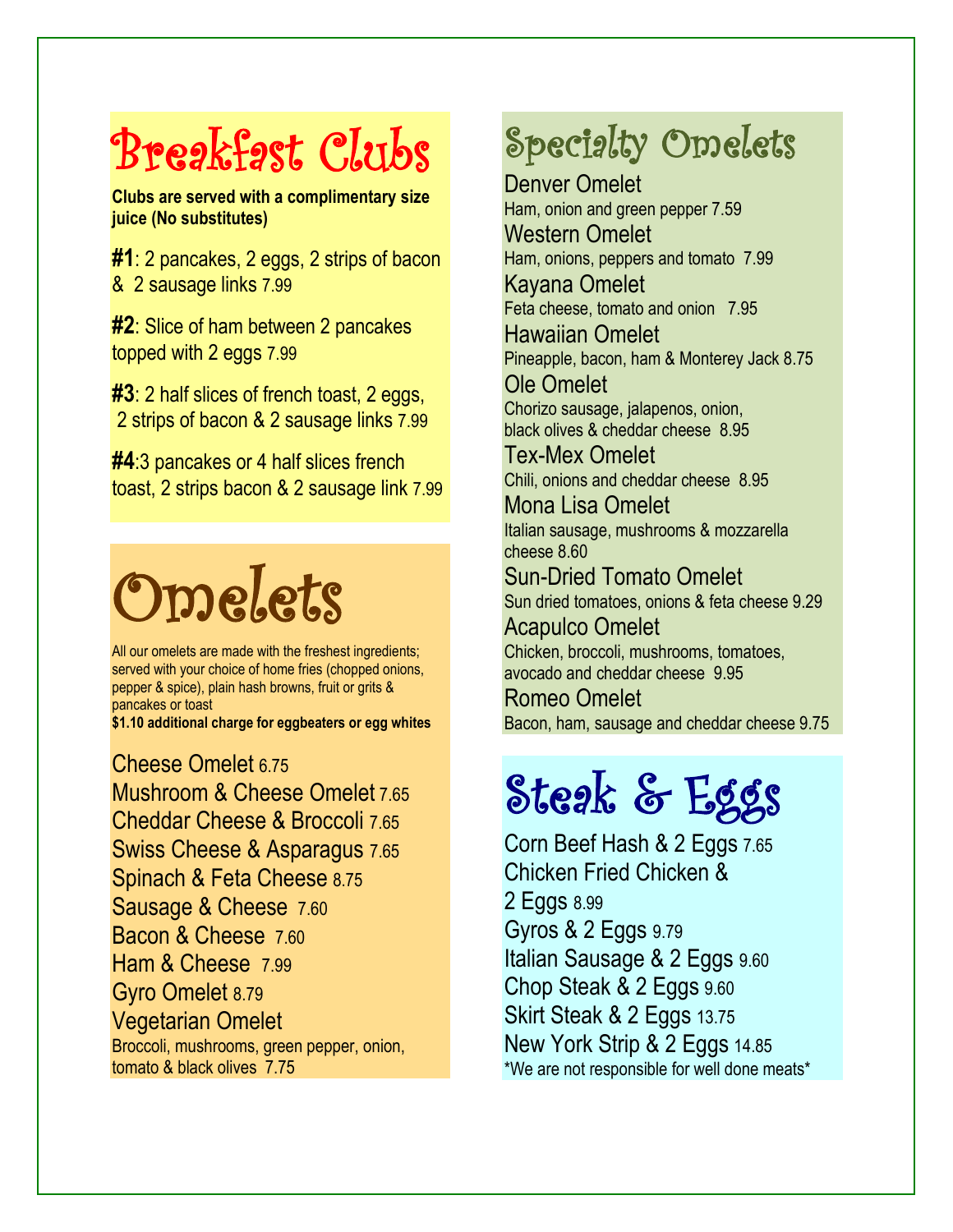## Healthy Choices

Bowl of Oatmeal 2.99 With fresh fruit or raisins 3.79 Dry Cereal 2.50 With fresh fruit 3.45 Yogurt Parfait Vanilla yogurt with glazed strawberries, blueberries & granola 4.95

Health Club

Two poached eggs on an English Muffin served with cottage cheese, Peaches and a small juice 7.50

#### Waist Watchers

Egg whites with tomatoes, spinach, and mushrooms; served with fresh fruit, toast and small juice 8.75 Broiled Chicken Breast Served with cottage cheese and fruit 8.99

Broiled Chopped Steak

Served with cottage cheese and fruit 8.99

## Soups &

## C0mbos

Our soups are homemade daily Served with a basket of crackers and dinner roll

Bowl of Soup 3.45

Soup & Salad Combo

Bowl of soup and a fresh tossed house salad with your choice of dressing 6.55

Chili with cheddar cheese & onions 4.75

½ Sandwich & Soup Tuna salad, chicken salad or egg salad 6.39 Sliced fresh deli meats 7.15 Quart Soup 7.75

## Low-Cal

# Plates

Assorted Fruit Plate Fresh fruit served with cottage cheese and raisin toast 8.25

#### Stuffed Pineapple

Stuffed with your choice of tuna or Chicken salad; served with cottage cheese and fresh veggies 8.65

#### Stuffed Cantaloupe

Stuffed with your choice of tuna or Chicken salad; served with cottage cheese and fresh veggies 8.65

Stuffed Tomato Stuffed with your choice of tuna or Chicken salad; served with cottage cheese and fresh fruit 8.65

#### Stuffed Avocado

Stuffed with your choice of tuna or Chicken salad; served with cottage cheese and fresh fruit 8.65

#### Atkins Platter

Half pound hamburger patty served with cottage cheese, fresh fruit & veggies 8.75

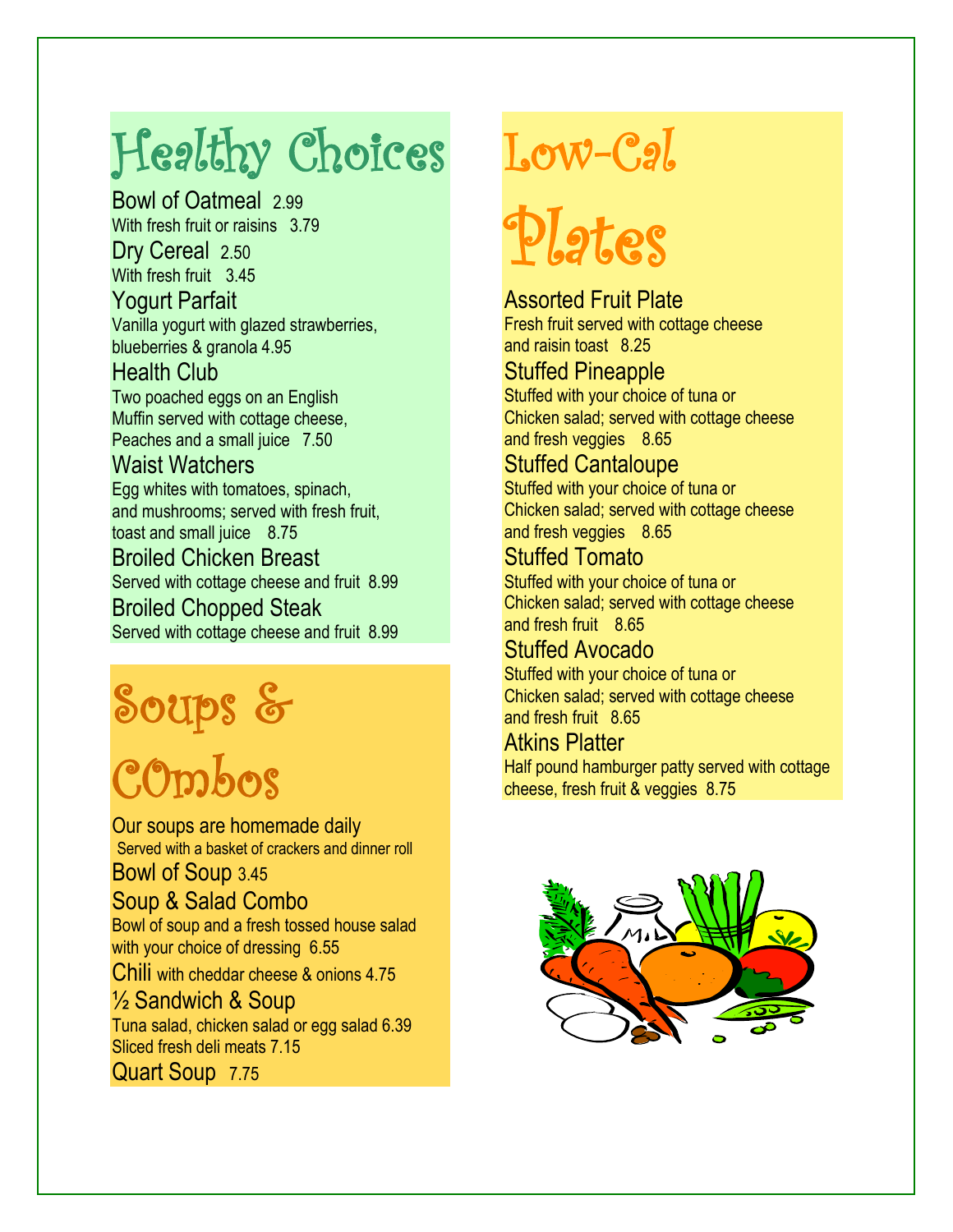## Crispy Salads

#### Popeye's Salad

Spinach, mushroom, tomato, hardboiled egg & bacon; Served with hot bacon dressing 8.65

#### Athenian Salad

Crisp lettuce, tomato, cucumber, green pepper, onion, kalamata olives, feta cheese, anchovies & sprinkled with oregano; served with our own special house dressing 7.65

With Chicken Breast 9.65

#### Chicken Caesar Salad

Romaine lettuce mixed with Caesar's dressing, parmesan cheese, tomatoes & croutons 9.65

#### Chef Salad

Iceberg lettuce, ham, turkey, American & Swiss cheese, tomato, cucumber, green pepper, black olives and hardboiled egg 8.99

#### Musclin Salad

Grilled chicken, spring greens, walnuts, apples, fresh bleu cheese, & balsamic vinaigrette 9.75

#### Chopped Chicken Breast Salad

Chicken, lettuce, tomato, cucumber, red onion, green pepper, hardboiled egg & bacon 9.69

#### Ranchers Salad

Skirt steak, lettuce, tomato, onion, pepper, black olive, egg, & shredded cheddar cheese 11.15

#### Italian Chopped Salad

Cappacolla, mortadella, salami, ham, mozzarella cheese, lettuce, black olives, onions, tomatoes & cucumbers 10.15

#### Summer Delight

Grilled chicken, fresh spring greens, walnuts, pineapple, strawberries, bleu cheese & balsamic vinaigrette 9.99

#### Tossed House Salad 4.29

Dressings: Ranch, French, 1000 Island, Creamy Garlic, Bleu Cheese, Honey Mustard, Balsamic, Italian , Greek, Cilantro Lime & Mango Vinaigrette

Extra dressings are an additional .80 ea

## **Wraps**

Served with a bowl of soup, French fries or Waffle fries, pickle & cole slaw Your choice of Flour, Spinach or Tomato Tortilla

#### Tuna Avocado Wrap

Tuna salad, avocado, lettuce & tomato; wrapped in a Spinach Tortilla 8.69

#### Turkey BLT Wrap

Turkey, bacon, lettuce, tomato, Cheddar cheese & ranch dressing 8.89

#### Athenian Wrap

Chicken, tomato, red onion, lettuce, black olive, feta cheese & Greek Vinaigrette 8.99

#### Chicken Caesar Wrap

Chicken, tomato, red onion, romaine lettuce, parmesan cheese & Caesar dressing 8.99

#### Steak Wrap

Skirt steak, sautéed mushrooms, grilled onions, lettuce, tomato & Monterey Jack cheese 10.99

#### Chipotle BBQ Pork Wrap

Chopped pork, lettuce, tomato & cheddar cheese with chipotle BBQ Ranch dressing 9.65

#### Veggie Wrap

**(COLD)** Fresh greens, avocado, tomato, onion, pepper, spinach, cucumber & cheddar cheese mixed with Chipotle Ranch dressing in a spinach tortilla 8.99

#### Buffalo Chicken Wrap

Breaded chicken dipped in Buffalo sauce, lettuce, tomato & blue cheese dressing 8.60

#### Southwest Chicken Wrap

Chopped chicken, lettuce, tomato, shredded cheddar cheese & chipotle ranch dressing 9.60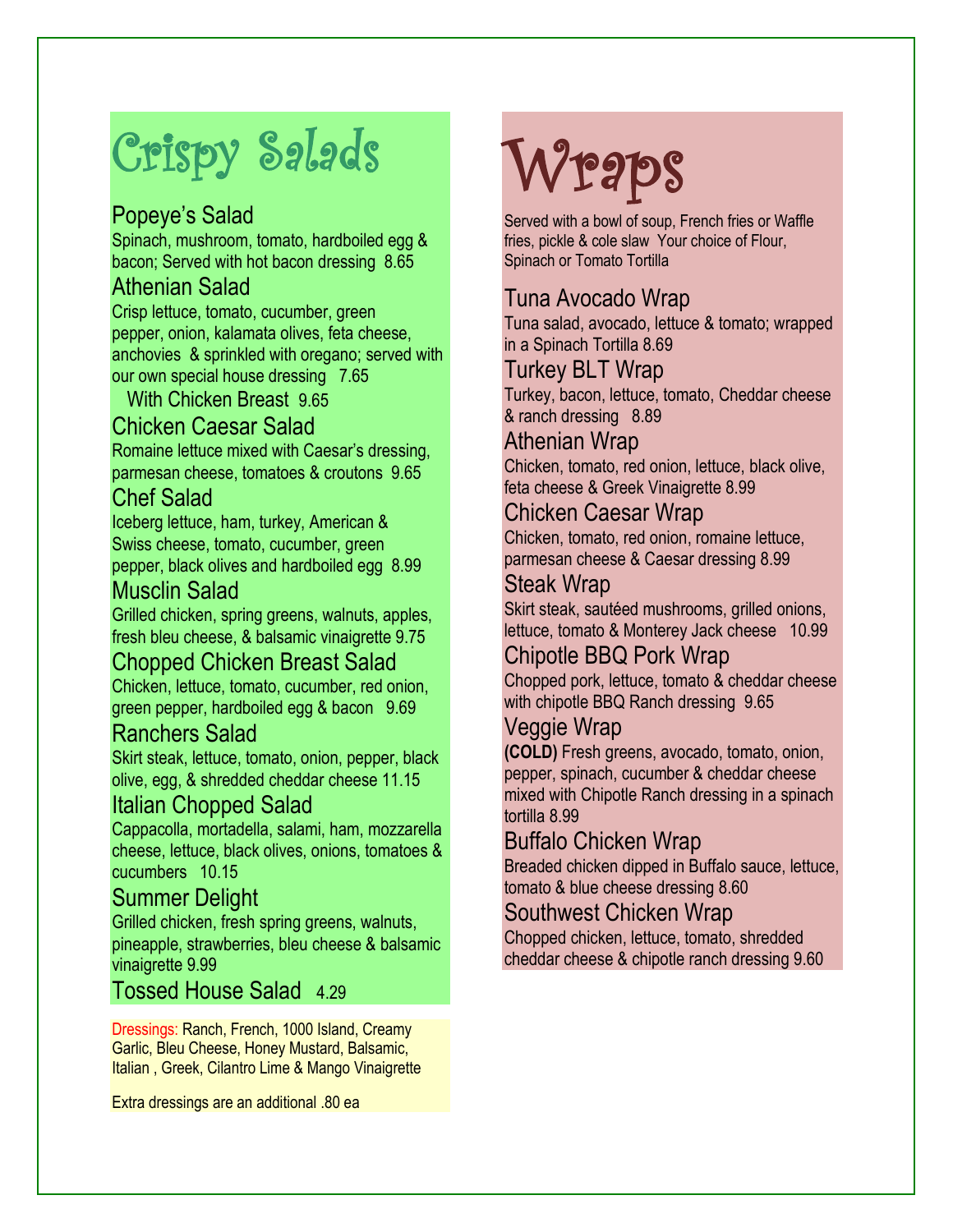# Burgers

All of our burgers are ½ lb. USDA certified Black Angus Beef (Garnish available upon request) \*We are not responsible for well done meat\*

#### **Hamburger**

Plain 5.55 Deluxe 6.85

**Cheeseburger** 

Plain 6.35 Deluxe 7.65 Mushroom & Swiss Burger Plain 6.95 Deluxe 8.25

Bacon Cheeseburger

Plain 7.35 Deluxe 8.65

Olive Burger Sliced green olives & Swiss cheese Plain 6.95 Deluxe 8.25

#### Southwest Burger

Bacon, pepper jack cheese, jalapenos & Avocado ranch dressing Plain 7.75 Deluxe 9.05

Bacon Avocado Burger Bacon, avocado, Swiss cheese & 1000 Island Plain 7.75 Deluxe 9.05

#### Western Burger

Bacon, cheddar cheese & BBQ sauce Plain 7.35 Deluxe 8.65

#### Chipotle Bleu Burger

Fresh Bleu cheese, bacon & chipotle ranch d Plain 7.75 Deluxe 9.05

#### Big Mouth Burger

American cheese, bacon, grilled onions & a fried egg with Chipotle Ranch dressing Plain 7.99 Deluxe 9.29

Turkey Burger Plain 7.15 Deluxe 8.45

## Melts

Patty Melt On grilled rye with American cheese and grilled onions Plain 6.65 Deluxe 7.95

#### Tuna Melt

Fresh tuna salad and American cheese on grilled rye Plain 6.65 Deluxe 7.95

#### Chicken Melt

Grilled chicken breast, Swiss cheese, bacon & tomato on grilled rye Plain 7.35 Deluxe 8.65

## Chicken

## Sandwiches

All our chicken sandwiches are **char-broiled** to order Served with soup, French fries or Waffle fries, cole slaw (Garnish available upon request)

#### Chicken Breast

Garnished with lettuce, tomato and mayo; served on a bun 7.45

#### Malibu Chicken

Topped with crisp bacon, melted swiss cheese and mayo; served on a croissant 8.95

#### Chicken Philly

Sautéed mushrooms, peppers, onions and mozzarella cheese; served on a French roll 8.95

#### Cajun Chicken

Topped with roasted red peppers, Monterey Jack cheese and served on a croissant 8.95

#### Chicken Fajita

Served on pita bread with sautéed onions, red & green peppers with sour cream & salsa 8.95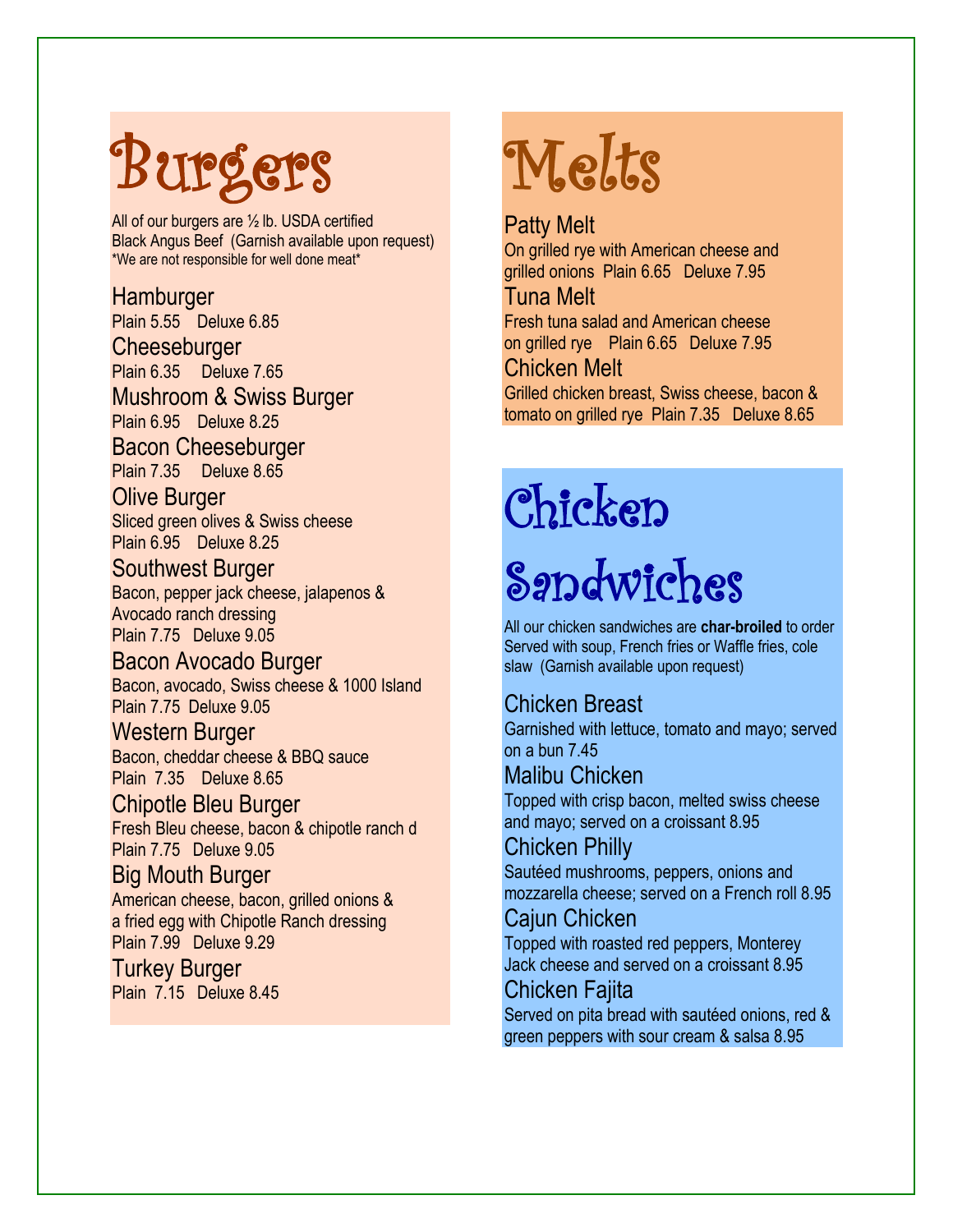# Sandwiches

Plain sandwiches are served with pickle & cole slaw Deluxe sandwiches are served with soup, french fries or Waffle fries, pickle & cole slaw (Lettuce & Tomato available upon request)

#### Tuna Salad Sandwich

Tuna mixed with mayonnaise and chopped Celery on honey oat bread Plain 6.40 Deluxe 7.70 Chicken Salad Sandwich Fresh chicken mixed with mayonnaise and chopped celery on honey oat bread Plain 6.30 Deluxe 7.60

#### Egg Salad Sandwich

Plain 5.35 Deluxe 6.65

#### Grilled Cheese

Plain 4.99 Deluxe 6.29

**BLT Club** 

Plain 6.55 Deluxe 7.85

#### French Dip

Sliced beef on a French roll served with a side of au jus

Plain 6.85 Deluxe 8.15

Corn Beef on Rye Plain 6.95 Deluxe 8.25

#### Pastrami on Rye

Plain 7.15 Deluxe 8.45

#### Sliced Turkey

Fresh turkey, American cheese, lettuce, tomato & mayo on honey oat bread Plain 7.25 Deluxe 8.55

### World Class

## Sandwiches

#### Ultimate Grilled Cheese

Monterey jack cheese and bacon served on grilled honey oat bread Plain 6.55 Deluxe 7.85

**Turkey Club** 

Plain 7.65 Deluxe 8.95

Beef Delight

Fresh beef served with cheddar cheese, sautéed peppers, onions & mushrooms on grilled rye Plain 7.60 Deluxe 8.95

BBQ Pork Sandwich

Plain 6.85 Deluxe 8.15 Monte Cristo

#### Sliced turkey, ham and Swiss cheese layered between two slices of French toast Plain 7.65 Deluxe 8.95

#### Gyro Sandwich

Freshly cut off the spit served on pita bread with lettuce, tomatoes, onions and cucumber sauce Plain 7.75 Deluxe 9.15

#### **Cuban**

(Served cold) Roast pork, ham, Swiss cheese, pickles, tomato & Bistro Sauce on toasted Tomato Focaccia Plain 7.75 Deluxe 9.15

#### Bada Bing (Italian Sub)

Cappacolla, mortadella, salami, mozzarella cheese and Italian Vinaigrette on Tomato Focaccia bread Plain 7.99 Deluxe 9.29

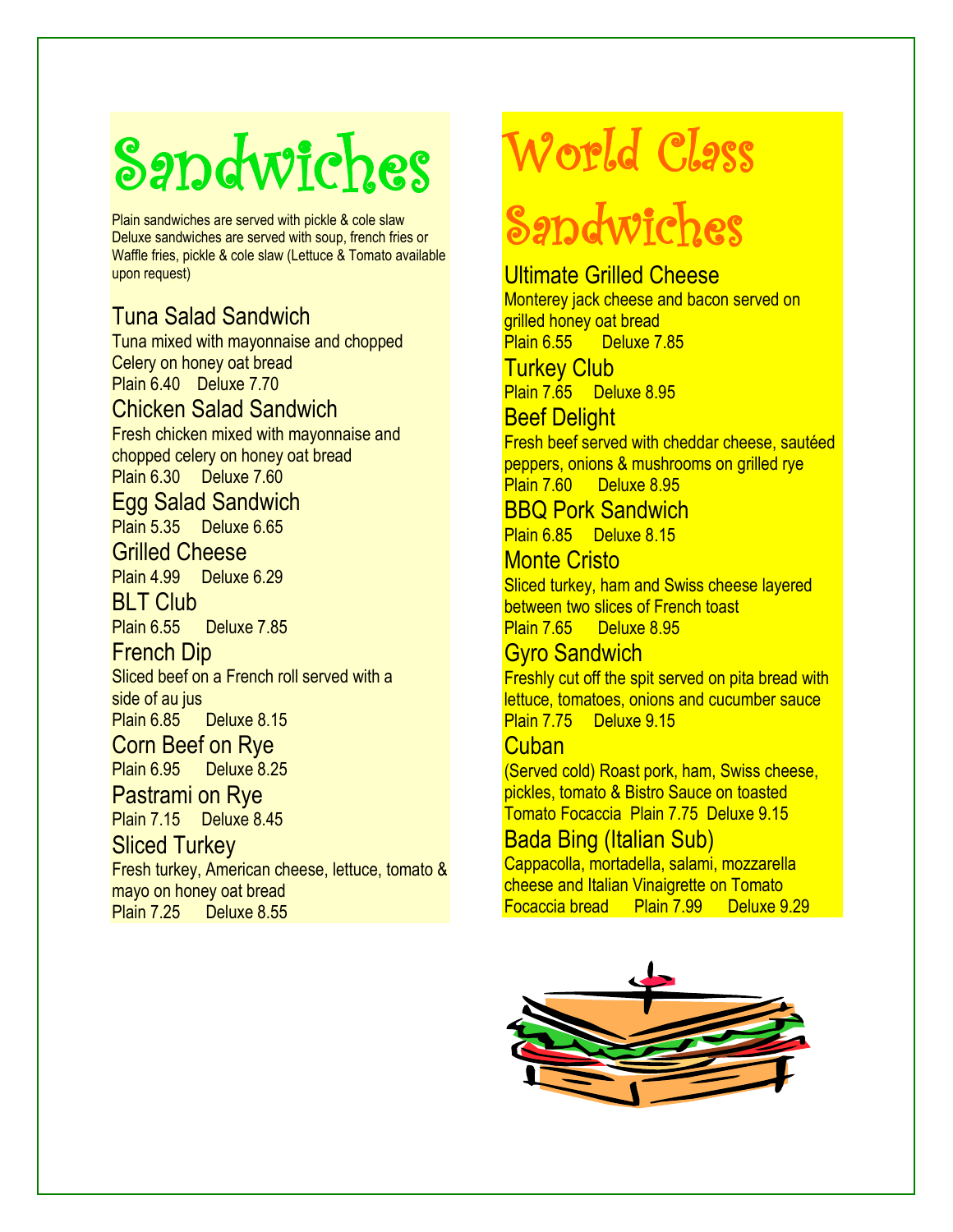# Panini's

Includes soup, French fries or Waffle fries, Cole slaw and a pickle

#### Reuben Panini

Corn beef, sauerkraut & Swiss cheese; served with a side of 1000 Island dressing 8.99 Turkey Reuben Panini

Turkey, sauerkraut and swiss cheese 8.99 Chicken & Basil Panini Chicken, mozzarella & pesto mayonnaise 9.45 Beef Philly Panini Roast beef & swiss cheese with sautéed mushrooms, onions & mayo 8.99 Valentino's Panini Fresh spinach, tomato, black olives & feta 8.45 Steak & Cheese Panini Pieces of skirt steak, sautéed mushrooms & cheddar cheese 11.15

Turkey, Bacon, Avocado Panini Served with pesto mayonnaise 9.75 Chicken Parmesan Panini Breaded chicken, mozzarella cheese and marinara sauce 9.35



# Steak

# Sandwiches

Steak sandwiches are served with a bowl of soup, french fries or waffle fries, lettuce, tomato, pickle and cole slaw \*We are not responsible for well done meat\*

#### Skirt Steak Sandwich

Char-broiled to your satisfaction Served on a French roll 13.75 N.Y. Strip Steak Sandwich Char-broiled to your satisfaction Served on a French roll 14.85

Italian Sausage Sandwich Italian sausage, mozzarella cheese, grilled onions, peppers & marinara sauce 9.45



Served with sour cream & salsa

| Cheese  | 7 15  |
|---------|-------|
| Chicken | 8.45  |
| Steak   | 10.99 |